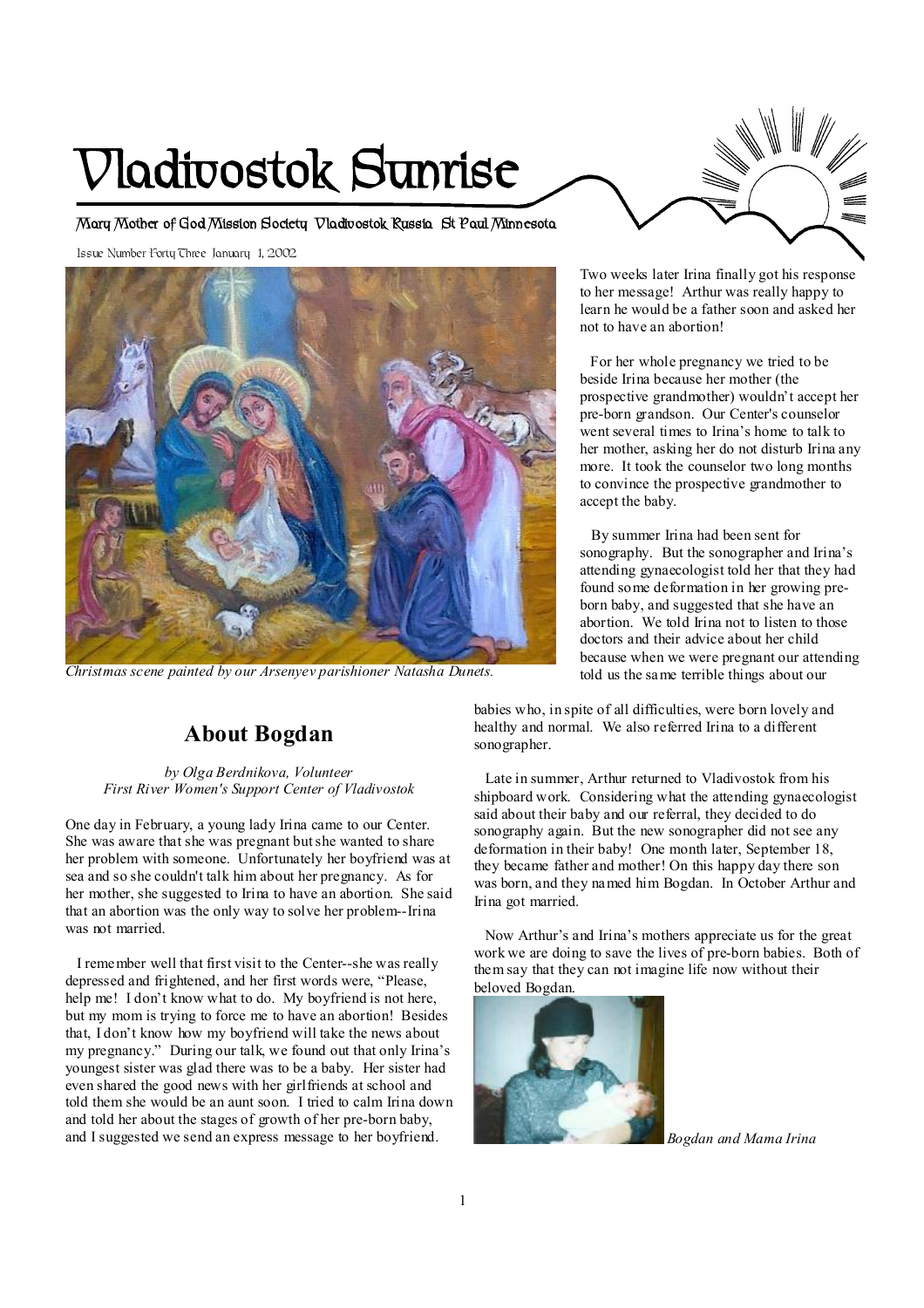## **News Notes**

#### *by V Rev Myron Effing, C.J.D.*

• Welcome, Franciscans, to our State of Primorye! At last more priests are coming to our state to help share the burden that Fr Daniel and I have shared alone for ten years. The Franciscans (OFM), including a priest and a brother from Seoul, South Korea, and a priest from Byelorus, are scheduled to take over Ussurisk's Nativity parish in February. Meanwhile Father Dominic and Brother Peter have arrived from Korea to begin acclimating, and to look for living space in the city. They have agreed to take



*Father Dominic Kim and Brother Peter Shin in Nativity Parish, Ussurisk* 

over the parish as the first foreign mission for the Korean Franciscans. It is still unclear whether they will also take over the Parish of the Annunciation in Arsenyev, The Visitation in Lesozovodsk, and the proposed new Parish of The Presentation in Pokrovka. Fr Myron and Fr Dan will continue



*Pokrovka parishioners after home mass.* 

to serve these parishes as long as necessary, as well as both parishes in Vladivostok, the parishes in Nakhodka, Bolshoi Kamen, Romanovka, and other new parishes which are

beginning to form in Olga, in Slavyanka, and in Pogranichny, and the new university student center in Vladivostok. We are happy to have more priests in our state.

• On October 17 we had our first foreign pilgrimage visit us. It was a cruise ship with 55 Marian pilgrims aboard who were visiting Marian shrines in Japan, Korea, and Vladivostok. We spent the day together, visiting the Orthodox convent, praying and having mass at our Cathedral of the Most Holy Mother of God, and buying souvenirs. We put outsome of the knitted and crocheted items made by our elderly parishioners, and they sure sold like hotcakes! The sales gave added income to those who otherwise live on a small Russian pension. In fact, Lilia Timofeevna, who coordinates the project in the parish, was so exited to tell me that, due to the sales, CARITAS had "covered all our Christmas needs for children in our parish!" I'm really happy that our Russian parishioners are starting to collaborate in fundraising. Wow! Will we see the day when we could be financially independent? It is going to take a while, but it has to be the ideal for every missionary. The day has to come when any parish is no longer a mission parish, but self-supporting in its own right. By the way, most of the pilgrims were Canadians, Mexicans, and Americans.



*Cruise Ship pilgrims were met at the warf by a Russian Band.* 



*Mother Superior Maria of the Orthodox Convent in Sedanka welcomed the pilgrims with flowers and told them the history of her convent.* 

• On December 10 officers from the Vladivostok Police Academy came to offer their thanks for our help to the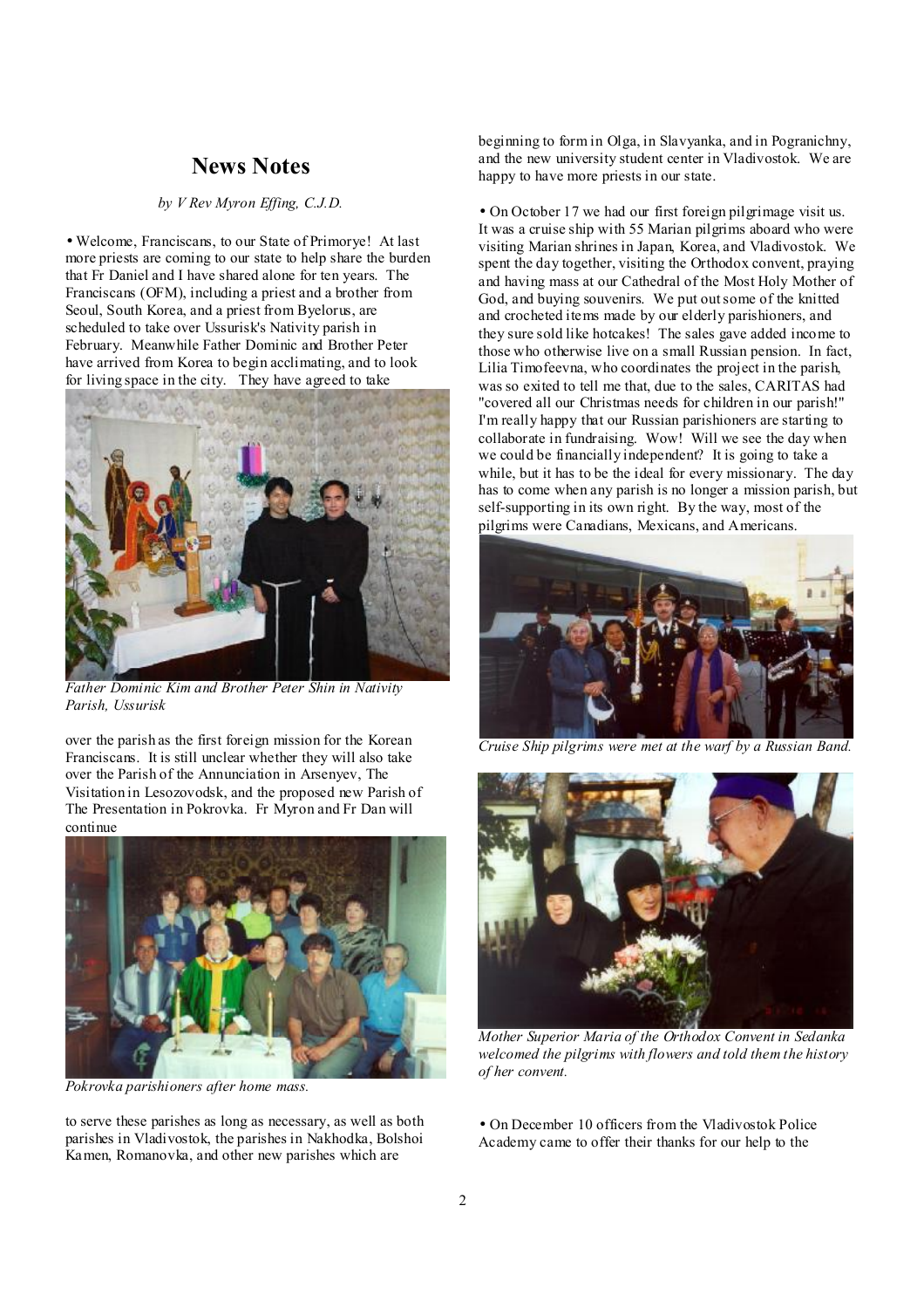academy. It seems that over a year ago their clinic's dentist's drill broke, but there were no funds to replace it. The cost would be about \$500. So for over a year they weren't able to tend to the teeth of their students and faculty, and of other police in the city. What to do? When Roberto Gutierrez was visiting in Vladivostok from our sister parish of St Joseph's in Modesto, California, he took the problem to heart, and, after returning to America, sent a donation to fix the equipment. Now there is a sign in the Academy operating room thanking the Catholic Church for help for all the police of the city. They also expressed their interest to exchange teaching specialists with American police departments, especially an instructor in crime detection. Know anybody? Thanks, Roberto.



*Police representatives making the presentation.* 

• In early October I received an SOS from the Dalzavod Hospital in Vladivostok. They have had to open a new geriatrics unit because of the demand for these services, but they do not have any of the necessities like lifting apparatus and special beds to prevent bedsores. Most of all, they had little resources to pay the staff which was necessarily small, nor to feed the patients a nourishing diet. Our Sister Evgenia has been working there, and now three parishioners have begun to work there without pay as nearly full-time volunteers. I forwarded the SOS to the Daughters of Charity in my hometown of Evansville, Indiana, who very quickly issued a grant to help with the equipment and feeding needs. Thank you, Sisters, for your support for these poor, elderly people!

• November was a very special time for one of our parishioners. Christina Pavlova, 22, the chief local expert on policies and volunteer training for our Women's Support Centers, as well as the editor of our Support Centers' bulletin *Receive Life.* She was invited to America to speak at the convention of Heartbeat International in Glendale, California, an umbrella organization for American

## **Remember "Mary Mother of God Mission Society" in your will.**



*Kristina Pavlova and Vivian Skovgard, a protestor in front of the abortion clinic in Dayton, Ohio where partial birth abortion was invented. Vivian is here daily to pray.* 

pregnancy support centers. She was then invited to Heartbeat's headquarters in Columbus, Ohio, for some on-going education and experience, and then she went on to Dayton to be with our friends George and Joan Riess who are volunteers at the WSC in Dayton. She also was able to speak in Ohio to high school and college audiences. Christina declared that Emmanuel Catholic Church in Dayton was the most beautiful church that she had ever seen. Christina was also impressed with the spirituality of the American people, with so many people attending Mass. One of Christina's most vivid impressions was of the American family. During her week in California, she saw mothers and fathers in the early evenings walking along the sidewalks, holding their children's hands, with the father sometimes pushing a baby carriage or carrying a youngster on his shoulder. "We would not see this in Russia", Christina said, "because of the high divorce rate and because Communism destroyed the family by sending mothers to work in factories, putting children under the control of the state, and giving fathers cheap vodka." Itsurely was the experience of a lifetime for Christina. We happened to fly together to Seoul as she was on her way to California, and I told her as we flew into the Seoul airport that she should brace herself, because she was about to go 50 years into the future! In Russia, things are like in my grandmother's day—outside toilets, no phones, carrying water from a pump. When we entered the airportshe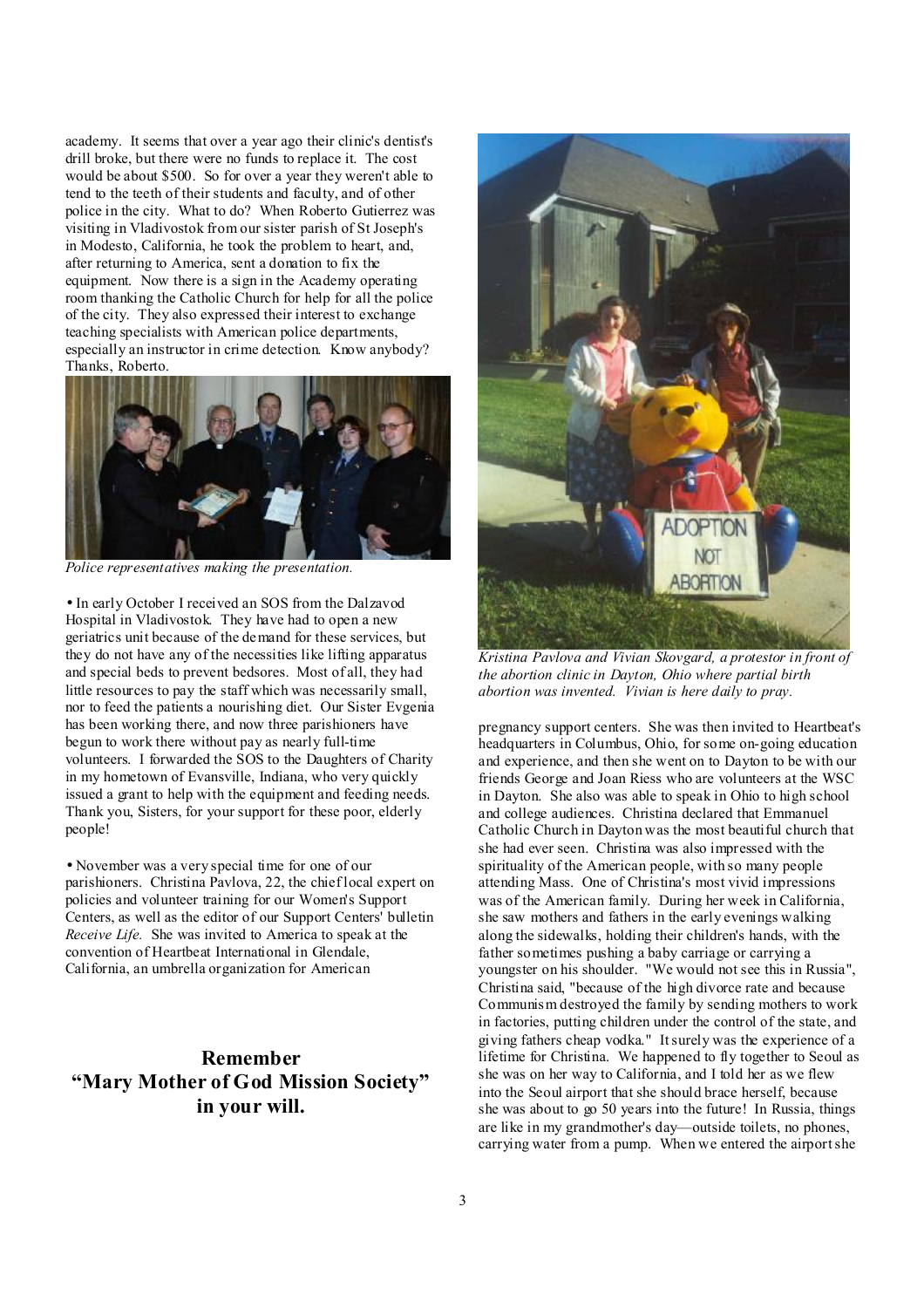looked around and broke into tears. Her experience was good for her and for the Americans she met. The parish choir at Emmanuel had prepared a treat for her the Sunday she went there to mass—they sang the *Ave Maria* in Russian, using our Vladivostok melody!

• On December 6 the Women's Support Center in Arsenyev had a reception for city government officials, to explain what the Center is, how it functions, and what it will do to help the city and the people of the city. Guests were at first apprehensive, because they had been invited by this "sect", the Catholic Church (the Russian Orthodox clergy often refer to us that way as a way of keeping people away from us.) But as the evening went on, they saw the really competent people who work in the Center, and the help which was being proposed, they warmed up. The Center is Arsenyev will be going to upper grades at public schools to explain the work of the Center, and to invite people to come to the Center if they need the Center's services. The talks will include information about chastity, about the child in the womb, and about Natural Family Planning. You can support these volunteers by your prayers.

• We finally started building the rectory again—after a lapse of nearly a year when we could not get a building permit because of the new state administration. It was not religious discrimination—nobody could get a building permit.



*Backhoe starting to work again on the rectory building.* 

• On December 13—the feast of St Lucy, patroness of the blind—my Nakhodka parishioner Babba (Grandma) Gelia, had an operation to have her cateracts removed. She is 90 years old. She had gone completely blind, but still tried to fend and cook for herself in her little country home. She was frightened, of course, to think of the operation, but I always encouraged her.

• Congratulations to the Armenian Gregorian community of Vladivostok who have nearly completed their new church. We have had friendly relations with their community ever since we came to Vladivostok. They often used our church for special services because theirs was nearly destroyed like

most churches in Russia. Now we are looking forward to the dedication of their church, which will probably take place in the spring.



*Armenian Gregorian Church, incorporating what was left of the old church (small gray area just left of center.)* 

• I had a nice visit to St Joseph Parish in Modesto, California, which has decided to be a sister-parish to our new, second parish in Vladivostok—St Joseph's. Each parish has made a banner to give to the other to symbolize the relationship, and the sister parish committee in Modesto is considering further ways in which they can help the new parish. While I spoke at every mass for the Feast of All Saints I was amazed at how eagerly the parishioners wanted candles, icons, crosses, teeshirts, and all the other things that we had at the table from Russia. So we will need to increase production.

• The Vladivostok Polish Cultural Society has been participating in the Primorye State Cultural Department's programs. Here we see members—mostly parishioners, of course—in native costume at a recent international foodfest.



*President Miroslava Igorevna Efimova (left) who is our parish archivist, and the Polish Cultural Society in native costumes.* 

• In *Vladivostok Sunrise* #38, we reported that we had purchased insulation to install in the attic of the church in Vladivostok. Winter temperatures in the church had been so cold that it was nearly impossible for parishioners to withstand the length of Sunday Mass. We completed the installation in time for winter, and now the temperature in the church is quite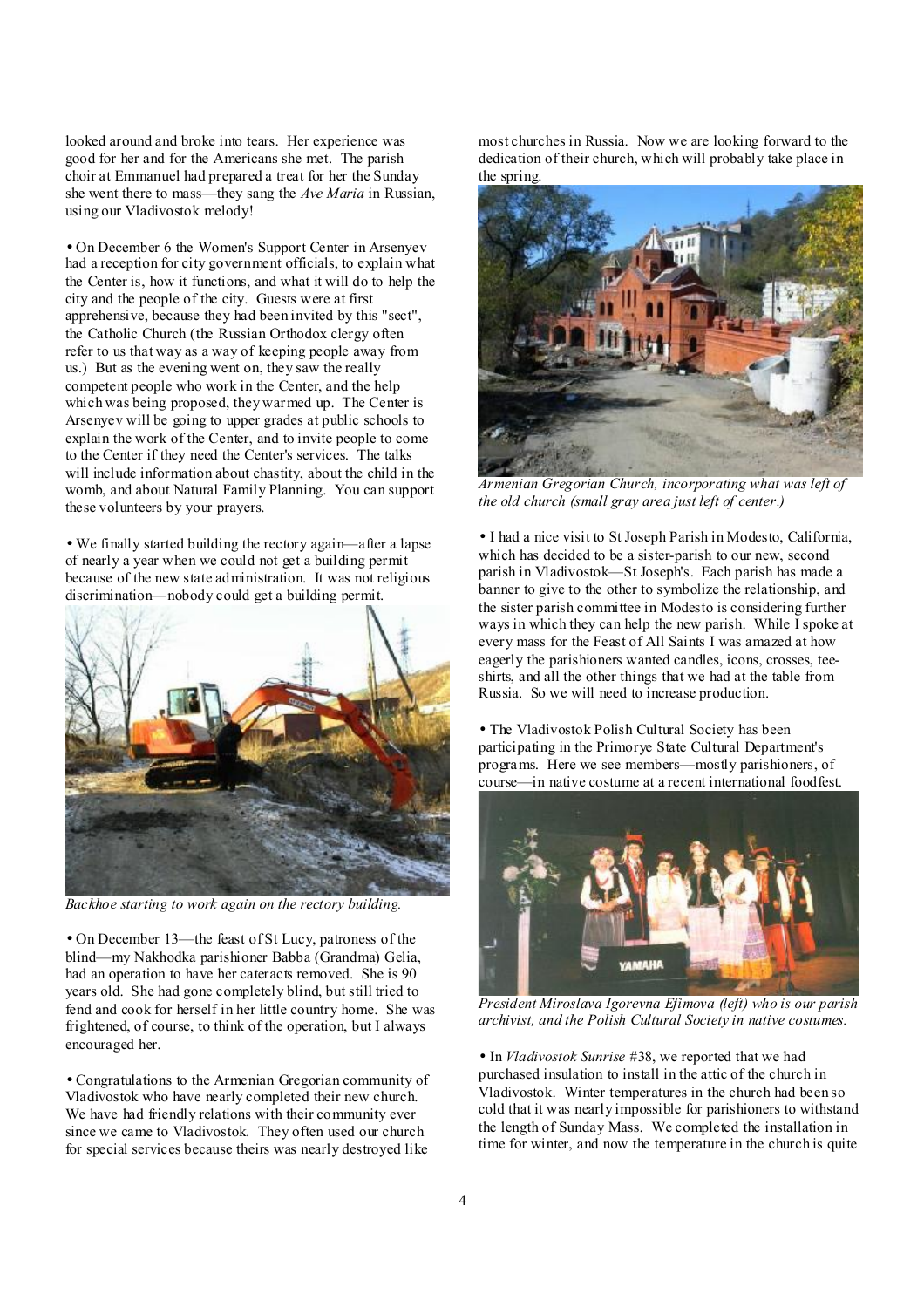respectable and parishioners comment about the difference. We will know how the insulation affects the heating bill a little later.

• A benefactor from England with a special interest in programs for the blind has enabled us to send some blind students to music school. Earlier they would have had to leave home to attend school in Europe because Vladivostok music schools did not have facilities for the blind. Thanks to our benefactor, two children are able to study music this year in Vladivostok, and we expect to expand the program to ten children next year. One person who cares can do so much.



*Blind music students, with their blind teacher at Second River Music School.* 



## **How to Communicate with Us**

#### **Office in Russia:**

**Phone:** (011-7)-4232-26-96-14 **FAX:** (011-7)-4232-26-96-16 **E-mail:** [myron@eastnet.febras.ru](mailto:myron@eastnet.febras.ru) [daniel@eastnet.febras.ru](mailto:daniel@eastnet.febras.ru) [CARITAS@mail.primorye.ru](mailto:CARITAS@mail.primorye.ru) **Internet** Russian language: <http://www.catholic.ru>

Please do **not** send any **donations** of any kind directly to Russia. For donation information, see below.

**Letters** without donations can be sent to: Most Holy Mother of God Catholic Parish Volodarskovo 22 690001 Vladivostok RUSSIA

#### **Office in America:**

**Phone and FAX:** (651)227-0208 and (651)690-5139 **E-mail:** [RussianMission@juno.com](mailto:RussianMission@juno.com) **Internet:** <http://www.vladmission.org>

**Donations** of money or **letters** should be sent to: Mary Mother of God Mission Society 1854 Jefferson Ave St Paul MN 55105-1662

Or you can donate from your credit card through our web site. Your donations are tax-deductible. You will receive any required receipt for IRS tax purposes by return mail.

**Donations** in kind. If you have items that you think we can use, please contact Mrs Sandra Sonnen at the Mission Office in St Paul giving a complete list of items.

**Vladivostok Sunrise** Edited in Russia by V Rev Myron Effing, C.J.D. Printed by the Sisters of St Peter Claver, St Paul, Minnesota. Assembled for mailing by Nativity Parish, St Paul, Minnesota. Mailed by Mary Mother of God Mission Society, St Paul, Minnesota. Authors are noted if other than the editor. A full color version of the *Sunrise* is available at <http://www.vladmission.org>

*Nakhodka kids showing their Christmas cards.*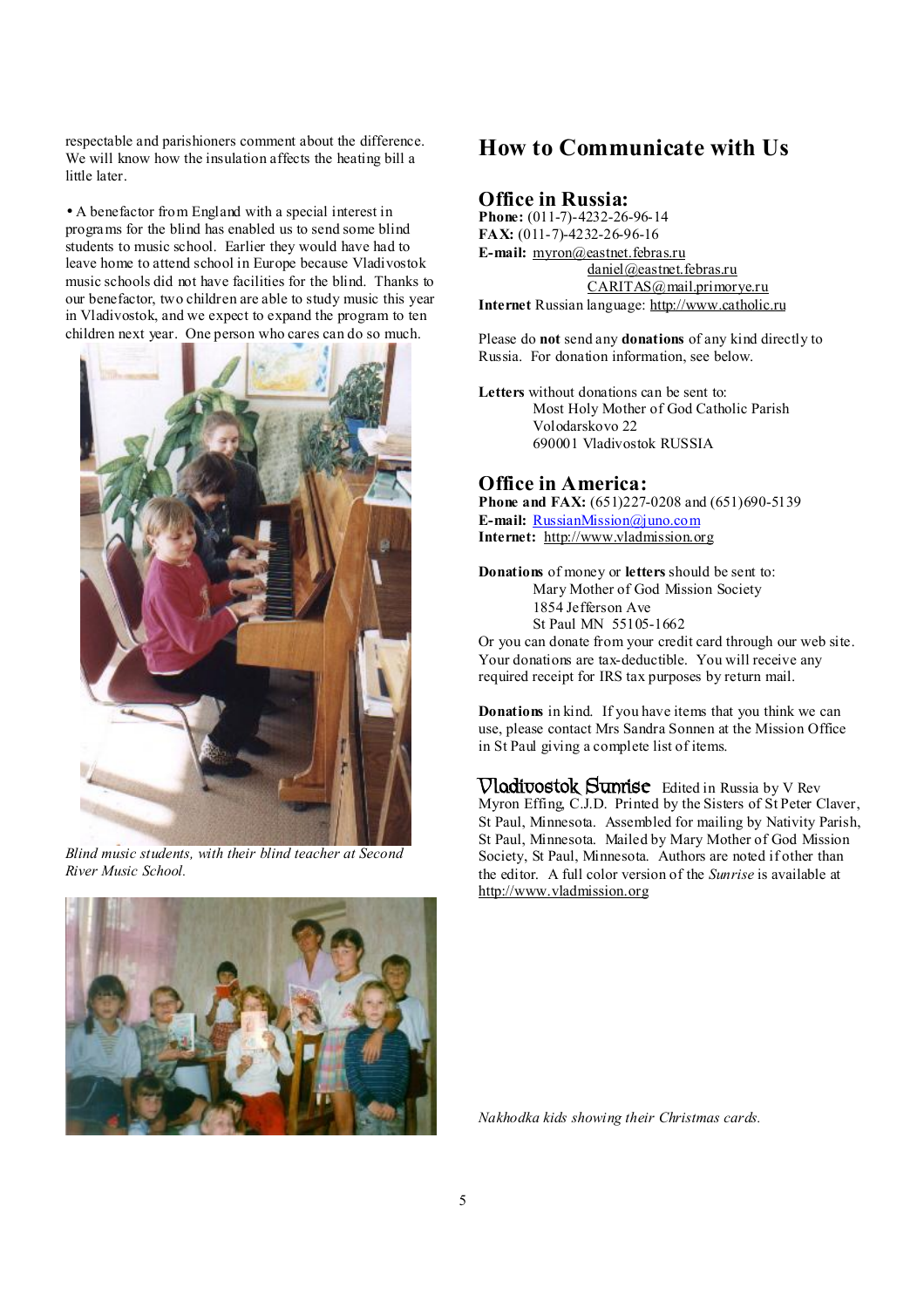Our Benefactors...

## **Nativity of our Lord Parish in St Paul, Minnesota**

It was a joy in November to visit one of our oldest sister parishes, Nativity of Our Lord in St Paul, Minnesota. We had a wonderful evening with a covered dish supper and show and tell with things I brought from Russia. There were also talks by members of the parish who had been to Vladivostok. Seeing



*We Russian missionaries always look forward to a pot luck dinner where we find a variety of typical American foods..* 



*The kids learn about Catholic missions, too.* 



*In 2000, Fr Dan met with Nativity Parishioners who produce and mail every issue of* Vladivostok Sunrise*. Thanks, Gang!* 

the mission really creates a lasting impression, and helps sister parish members to better understand our situation and to know how to help us.



*The central part of Nativity's window in Vladivostok.* 



*Mission table where parishioners could get some of our missions items.* 



*Mr Jerry Alvfeby, the chair of the sister parish committee, did a great job of organizing my visit to Nativity.*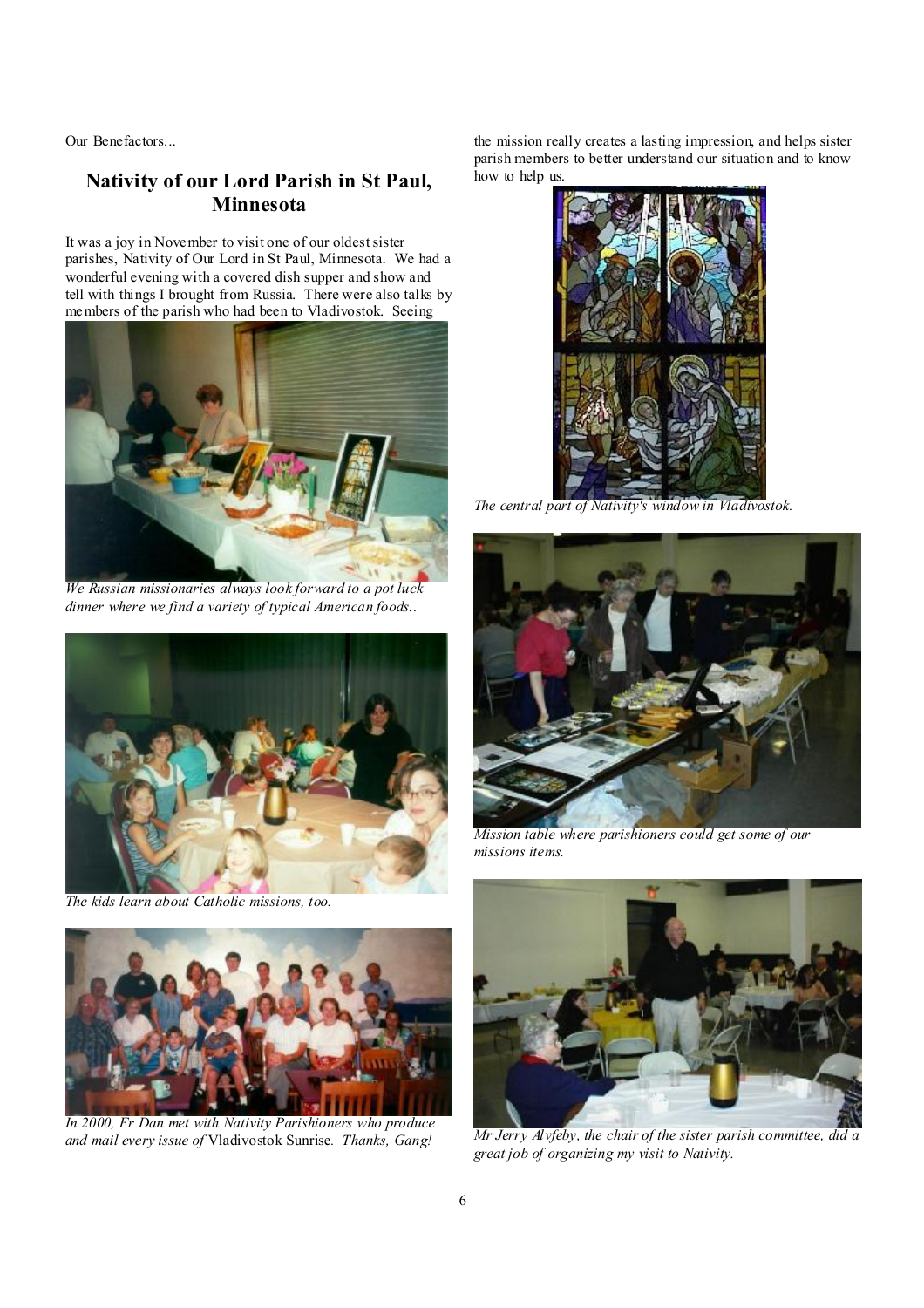Our Benefactors...

# **St Joseph's Parish of Vanderburgh County, Indiana**

#### *by V Rev Myron Effing, C.J.D.*

 This is my home parish, so it is nice to have the support of my home parishioners for my mission work. St Joseph's decided to work with Coronation Parish of Grandview, Missouri, and St Philip Benizi Parish of Oregon City, Oregon, to send us a container of used clothing. Grandview and Evansville supplied the clothing, and Oregon City provided transportation from the Midwest to the port in Oregon.



 *A truck with clothing left Grandview with the prayers of Pastor Fr Robert Murphy.* 



*Marlene and Paul Hasselbrinck coordinate mission activities in the Evansville area, with Father Ray Brenner and a guest priest.* 



*Mr Jim O'Donnell from Oregon City was the volunteer truck driver.* 



*A willing crew showed up to load the clothing onto the 40 ft container for the trip across the Pacific.* 



*Scott Hasselbrinck and others hefted the boxes into the semi.* 



*When the goods were loaded, Father Brenner blessed the truck on its way.* 

Used clothing is very much available in America, and the quality of used American clothing is better than the usual poor quality of imported new clothing available at the same price in Russia. The big problem is that the clothing must be presorted in America to Russian importstandards, and that is a lot of work. The big expenses are transportation, and paying import duties here in Russia. God bless you, Benefactors!